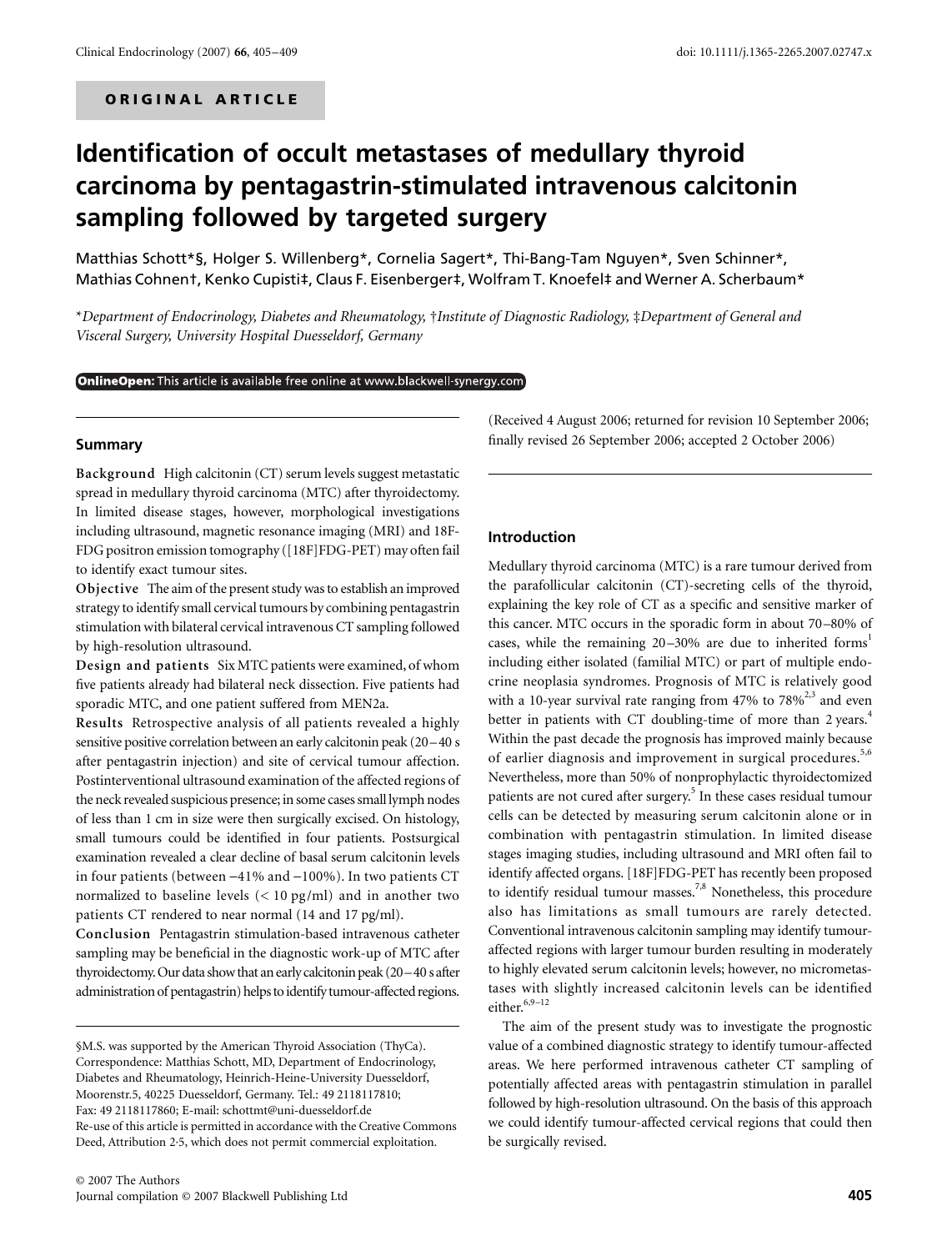#### **Table 1.** Patient characteristics

| Patient        | Age (years),<br>gender | Initial<br>diagnosis | Type of<br><b>MTC</b> | Previous<br>treatments | Before operation   |                     | After operation    |                     |
|----------------|------------------------|----------------------|-----------------------|------------------------|--------------------|---------------------|--------------------|---------------------|
|                |                        |                      |                       |                        | Basal CT           | Stimulated CT       | Basal CT           | Stimulated CT       |
|                | 59, female             | 1998                 | sporadic              | $TE$ , ND, $LE(1)$     | $48 \text{ pg/ml}$ | $431 \text{ pg/ml}$ | $47 \text{ pg/ml}$ | $579$ pg/ml         |
| 2              | 41, female             | 1989                 | sporadic              | $TE$ , ND, $LE(2)$     | $23$ pg/ml         | $272$ pg/ml         | $14 \text{ pg/ml}$ | $134 \text{ pg/ml}$ |
| 3              | 38, female             | 2003                 | sporadic              | $TE$ , ND, $LE(3)$     | $41$ pg/ml         | $527$ pg/ml         | $17$ pg/ml         | $242$ pg/ml         |
| $\overline{4}$ | 64, male               | 2004                 | sporadic              | none                   | $17 \text{ pg/ml}$ | $155$ pg/ml         | $<$ 5 pg/ml        | $<$ 5 pg/ml         |
| 5              | 39, female             | 1994                 | sporadic              | $TE$ , ND, $LE(5)$     | $226$ pg/ml        | n.d.                | $7$ pg/ml          | $26$ pg/ml          |
| 6              | 44, male               | 1998                 | MEN <sub>2a</sub>     | TE, ND                 | $10 \text{ pg/ml}$ | $700 \text{ pg/ml}$ | $31$ pg/ml         | $1347$ pg/ml        |

Type of medullary thyroid carcinoma (MTC): MEN2a, multiple endocrine neoplasia type 2a.

Previous treatments: TE, thyroidectomy; ND, bilateral neck dissection; LE, additional cervical lymphadenectomy (number of additional LEs); CT, calcitonin.

## **Subjects and methods**

## *Subjects*

Clinical data of all patients are summarized in Table 1. Five patients with occult metastatic spread of previously diagnosed MTC were examined. In these patients persistent MTCs were diagnosed by elevated basal serum CT levels (normal < 10 pg/ml without previous thyroidectomy) and pathological stimulation after administration of pentagastrin (except Patient 5 with highly elevated basal CT levels). In all of these patients distant metastases were excluded by performing computed tomography. Patient 4 suffered from multinodular goitre with slightly elevated basal calcitonin levels including pathological stimulation of CT after administration of pentagastrin. All but one patient suffered from sporadic MTC. Patient 6 had multiple endocrine neoplasia type 2a. This patient had suffered from bilateral pheochromocytoma which had been surgically removed before. Five patients (1, 2, 3, 5 and 6) already had, in some cases multiple, bilateral neck dissections and lymphadenectomies. All previous operations were performed by experienced surgeons, most of them at the Department of Surgery at the University Hospital Duesseldorf in Germany.

## *Methods*

*Pentagastrin-stimulated calcitonin sampling.* Pentagastrin-stimulated intravenous calcitonin sampling was performed before surgical intervention. In each patient two intravenous catheters were placed in the regions of interest, mostly in lower parts of both internal jugular veins. Because of altered anatomy in Patient 5, both catheters were placed in the brachiocephalic veins. Body weight-adapted (0·5 µg per kg body weight) pentagastrin stimulation (Wallsend, Cambridge, UK) was then performed using peripheral blood sampling for control at baseline and 20 s, 40 s and 60 s after peripheral pentagastrin stimulation and thereafter every 30 s for 4 min. Since an interim analysis of Patient 1, 2 and 3 showed that sufficient interpretation can be reached by studying time-points for CT measurement within the first 120 s, the procedure was shortened in Patient 4, 5 and 6. In parallel, peripheral blood CT assessment was performed in all patients for comparison.

*Calcitonin assay.* A solid-phase, enzyme-labelled, two-site chemiluminescent immunometric assay was used for measurement of calcitonin. The assay was performed as recommended by the manufacturer (Immulite 2000, DPC, Bad Nauheim, Germany). On the basis of this method only the intact mature form of CT was detected. The detection level of the assay is 2 pg/ml. The intra- and interassay coefficients of variation were between 2·8% and 6·2%, and 3·3 and 6·9%, respectively, for values ranging from 11·5 up to 1628·0 pg/ml.

# **Results**

The pentagastrin stimulation-based intravenous CT sampling was performed in six patients. Initially, the sampling was performed over a time period of 270 s (Patient 1, 2 and 3). This procedure was shortened to 120 s in Patient 4, 5 and 6. In all patients an early CT peak could be detected on one cervical site at 20 s and at maximum 40 s after peripheral intravenous administration of pentagastrin. This cervical region was then considered as highly suspicious for presence of remnant tumour cells. High-resolution ultrasound of the potentially affected cervical region was then performed by an experienced clinician and suspicious nodules were marked. In most cases, these nodules were only few millimeters in size (< 10 mm). Because of the size and other anatomical considerations, fine needle aspiration was not an option to be performed. Subsequently potentially affected regions in all patients were surgically revised.

Based on the histological results, small MTCs were found in 4 out of 6 patients (Patients 2, 3, 4 and 5). All results correlated with the presurgical predicted site of potential cervical tumour affection. In these four patients a decline of basal serum CT could be detected (−39% up to −97%). Comparable results were seen in Patient 2, 3 and 4 after intravenous stimulation with pentagastrin (−34% up to −100%). In one patient (Patient 4) the tumour could be completely removed, whereas in Patient 5 only a slight increase of serum calcitonin could be detected after stimulation with pentagastrin (maximum serum calcitonin 26 pg/ml). This is crucial, for instance as in Patient 5, no complete tumour exstirpation could be achieved even after six operations. In Patient 4 with a multinodular goitre, without any previous cervical operations we could predict where the tumour was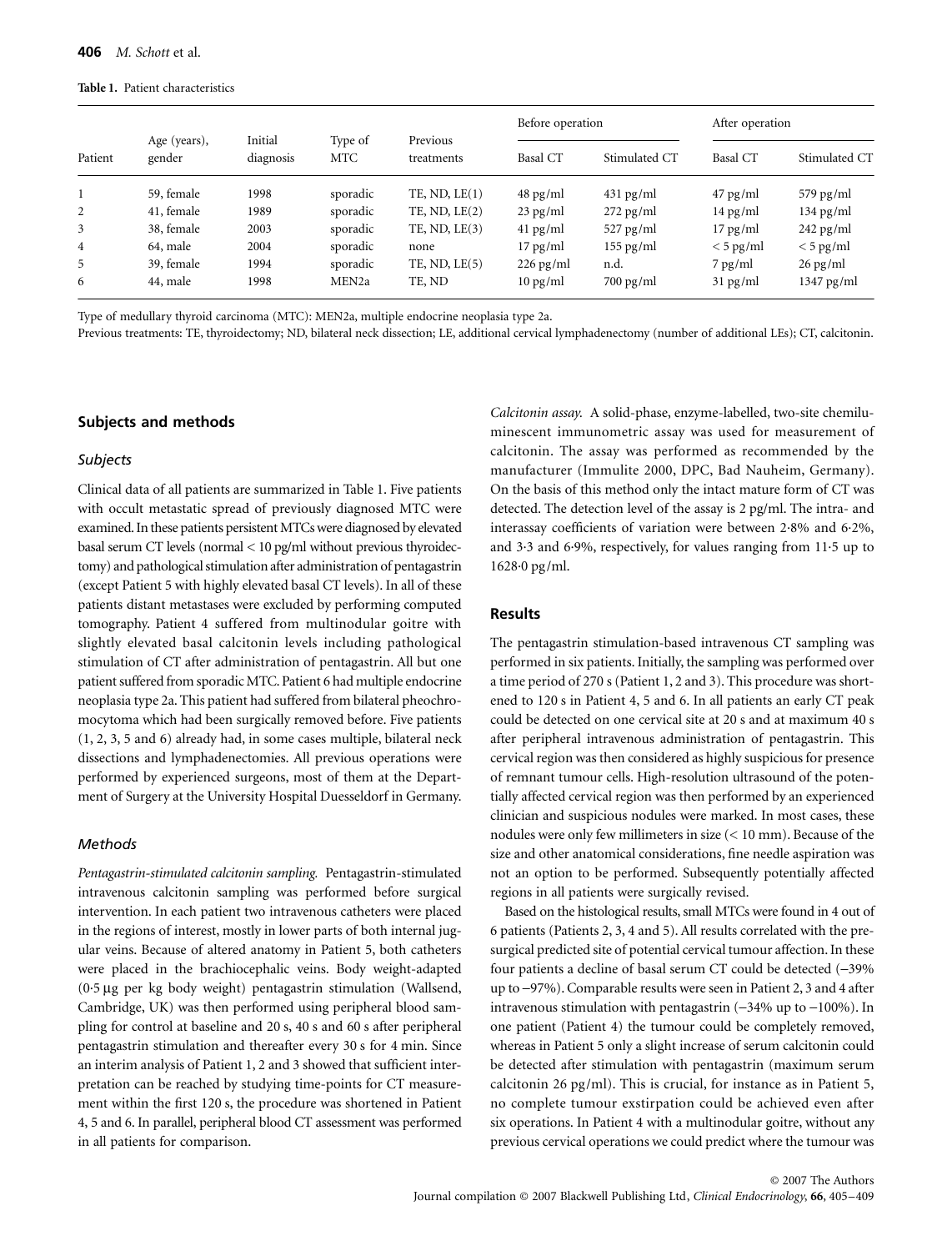located in the thyroid lobe. In Patient 2 and 3, the positive histology correlated with a decline of postinterventional basal (−39% up to −59%) and stimulated calcitonin. However, CT levels were still detectable after surgery. In Patient 6 with borderline basal serum CT levels, neither tumour cells could be detected on histology and nor did serum CT levels decline after surgical intervention. The same observations were made in Patient 1 who had more elevated basal CT levels.

### **Discussion**

To the best of our knowledge, this is the first description of an in general simple method to localize occult metastatic spread of medullary thyroid carcinoma (MTC) by combining separated intravenous calcitonin sampling in parallel with pentagastrin stimulation. Our data clearly show that an early calcitonin peak (about 20–40 s after intravenous pentagastrin administration) collected in the lower part of both jugular veins is a very strong indicator of residual tumour tissue at the cervical site where the catheter is placed. Having these results in mind a high-resolution ultrasound was performed in each case by an experienced clinician and suspicious cervical nodules were marked. Then targeted surgery by an experienced surgeon was performed. Based on this approach, residual tumours could be identified in four of six patients leading to a pronounced decrease of serum calcitonin. To evaluate the efficacy of this procedure peripheral pentagastrin stimulation was also performed after surgical intervention. On that basis, two of our patients could be cured 'biochemically' as judged by basal serum calcitonin measurements. After pentagastrin stimulation one of the two patients showed no increase in serum calcitonin, whereas the other patient revealed a slight increase. These results are absolutely crucial as some of our patients had already undergone diverse surgical interventions as in Patient 5, who had already experienced six cervical operations including one bilateral neck dissection and five lymphadenectomies.

A multitude of different imaging methods have already been studied for the detection of residual tumour tissue in MTC. A fairly good sensitivity of 93% with a specificity of 75% was achieved by MRI for differentiation of a scar from recurrent tumour disease in the thyroid bed.<sup>13</sup> Scintigraphical methods have also been studied including pentetreotide scintigraphy with a reported sensitivity between 37% and 71%, respectively. $14-17$  Comparable results were also seen using  $^{99m}$ Tc-V-DMSA with a sensitivity of 68% for imaging MTC metastases<sup>18</sup> as well as for CEA-antibodies labelled with  $^{111}$ In or  $^{99m}$ Tc with sensitivities of around 60%.<sup>19,20</sup> [18]FDG PET may play a complementary role in tumour detection.<sup>7</sup> The most sensitive method for localization of a recurrent tumour mass or of lymph node metastases in the neck is, however, conventional high-resolution ultrasound which gives a sensitivity of around 96% and a specificity of 83%.<sup>21</sup> Nonetheless, if the maximum tumour size is a few millimeters only and there are only slightly to moderately increased serum CT levels, the tumours might not be detected by this method. Conventional selective venous catheterization may represent an additional method to guide the surgeon to the cervical site that has to be operated on. This method, however, only works if the tumour is large enough for detection of differences in serum CT on a basal level.<sup>9</sup> In patients with

small tumour residues this method will fail to detect differences. Using the combined strategy described here, there is a fairly good chance to determine the cervical site on which the surgeon should operate. Of note, one of our patients (Patient 4) had never undergone previous cervical operation and had just slightly increased serum CT levels along with a pathological CT stimulation at the time of presentation. Because of the patient's wish, the procedure was also offered to him after receiving informed consent. Based on our results, we were able to predict which thyroid lobe was affected by the tumour. If these data are confirmed in a larger patient population with sporadic MTC, operations strategies for very small tumours (with only slightly elevated CT levels) might be altered in the future. This procedure should, however, only be offered to patients with slightly elevated basal and stimulated CT levels, and not to patients with markedly increased CT levels or multinodular goitre. Without an exact answer to this question, total thyroidectomy along with bilateral lymph node dissection will remain the therapy of choice.

In summary, the method described here may represent an alternative approach to identify tumour-affected cervical regions in patients with metastasized MTC. This method may, however, only be successful if the tumour is confined to the neck on one cervical site and with slightly to moderately elevated serum calcitonin levels only. In patients with higher basal serum CT levels, differences might not be detected. Based on our results we can recommend our work-up strategy if patients have maximum calcitonin values of 100 pg/ml to 250 pg/ml. As mentioned above, the procedure itself is simple to plan and the technical equipment is not sophisticated, as it only combines intravenous catheter sampling with pentagastrin stimulation followed by high-resolution ultrasound. On the other hand, the blood drawings at three different localizations (the periphery and both jugular veins or brachiocephalic veins, respectively) need to be performed within precise time limits. To our experience, this can only be performed with three physicians performing blood sampling and another three persons assisting blood sampling. This might, however, be worthwhile in patients where no exact identification of tumour areas has been reached despite a combination of several imaging techniques (Fig. 1).

Calcitonin (CT) sampling was performed after pentagastrin stimulation at both jugular veins and the periphery for comparison. Because of altered anatomy, blood sampling in Patient 5 was performed from both brachiocephalic veins as well as the periphery. Initially, the sampling was performed over a time period of 270 s (Patient 1, 2 and 3). The procedure was shortened to 120 s in Patients 4, 5 and 6. In all patients an early CT peak could be detected on one cervical site at 20 s and at maximum 40 s after peripheral intravenous administration of pentagastrin. This cervical region was then considered as highly suspicious for presence of remnant tumour cells.

## **Acknowledgements**

This study was supported by the American Thyroid Association. We thank all colleagues of the Department of Endocrinology, Diabetes and Rheumatology who helped to perform intravenous sampling.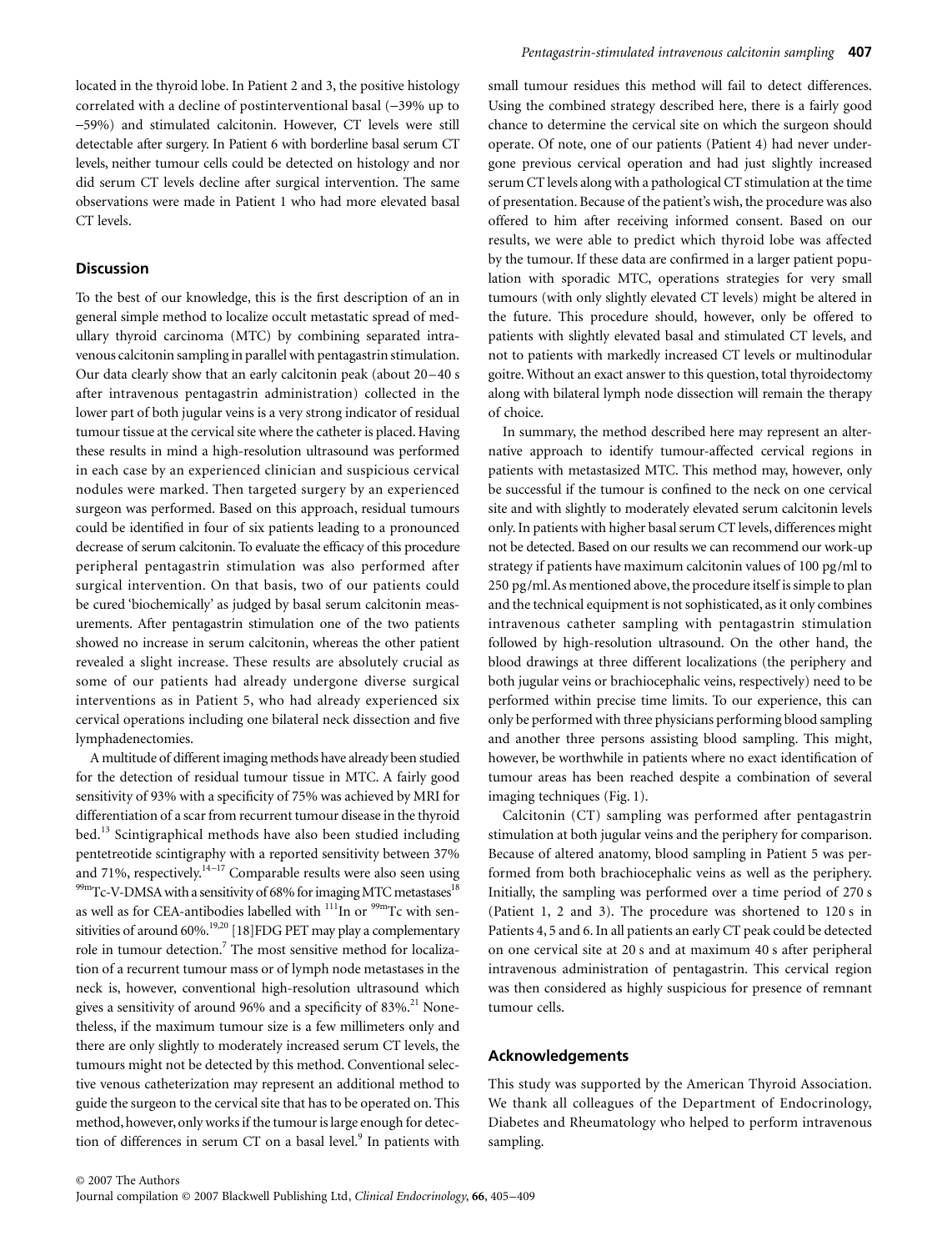

**Fig. 1** Serum calcitonin levels after intravenous administration of pentagastrin.

## **References**

- 1 Vitale, G., Caraglia, M., Ciccarelli, A., Lupoli, G., Abbruzzese, A., Tagliaferri, P. & Lupoli, G. (2001) Current approaches and perspectives in the therapy of medullary thyroid carcinoma. *Cancer*, **91**, 1797–1808.
- 2 Samaan, N.A., Schultz, P.N. & Hickey, R.C. (1989) Medullary thyroid carcinoma: prognosis of familial versus nonfamilial disease and the role of radiotherapy. *Hormone and Metabolic Research (Suppl.)*, **21**, 21–25.
- 3 Raue, F., Kotzerke, J., Reinwein, D., Schroder, S., Roher, H.D., Deckart, H., Hofer, R., Ritter, M., Seif, F. & Buhr, H. (1993) Prognostic factors in medullary thyroid carcinoma: evaluation of 741 patients from the German Medullary Thyroid Carcinoma Register. *Clinical Investigations*, **71**, 7–12.
- 4 Barbet, J., Campion, L., Kraeber-Bodere, F. & Chatal, J.F. (2005) Prognostic impact of serum calcitonin and carcinoembryonic antigen doubling-times in patients with medullary thyroid carcinoma. *Journal of Clinical Endocrinology and Metabolism*, **90**, 6077–6084.
- 5 Modigliani, E., Cohen, R., Campos, J.M., Conte-Devolx, B., Maes, B., Boneu, A., Schlumberger, M., Bigorgne, J.C., Dumontier, P., Leclerc, L., Corcuff, B. & Guilhem, I. (1998) Prognostic factors for survival and for biochemical cure in medullary thyroid carcinoma: results in 899 patients: The GETC Study Group (Groupe d'etude des tumeurs a calcitonine). *Clinical Endocrinology*, **48**, 265–273.
- 6 Machens, A., Niccoli-Sire, P., Hoegel, J., Frank-Raue, K., van Vroonhoven, T.J., Roeher, H.D., Wahl, R.A., Lamesch, P., Raue, F., Conte-Devolx, B. & Dralle, H. (2003) Early malignant progression of hereditary medullary thyroid cancer. *New England Journal of Medicine*, **349**, 1517–1525.
- 7 Brandt-Mainz, K., Muller, S.P., Gorges, R., Saller, B. & Bockisch, A. (2000) The value of fluorine-18 fluorodeoxyglucose PET in patients with medullary thyroid cancer. *European Journal of Nuclear Medicine*, **27**, 490–496.
- 8 Gourgiotis, L., Sarlis, N.J., Reynolds, J.C., VanWaes, C., Merino, M.J. & Pacak, K. (2003) Localization of medullary thyroid carcinoma metastasis in a multiple endocrine neoplasia type 2A patient by 6-[18F]-fluorodopamine positron emission tomography. *Journal of Clinical Endocrinology and Metabolism*, **88**, 637–641.
- 9 Frank-Raue, K., Raue, F., Buhr, H.J., Baldauf, G., Lorenz, D. & Ziegler, R. (1992) Localization of occult persisting medullary thyroid carcinoma before microsurgical reoperation: high sensitivity of selective venous catheterization. *Thyroid*, **2**, 113–117.
- 10 Abdelmoumene, N., Schlumberger, M., Gardet, P., Roche, A., Travagli, J.P., Francese, C. & Parmentier, C. (1994) Selective venous sampling catheterisation for localisation of persisting medullary thyroid carcinoma. *British Journal of Cancer*, **69**, 1141–1144.
- 11 Medina-Franco, H., Herrera, M.F., Lopez, G., Tielve-Campillo, M., Sierra, M., Lozano-Salazar, R.R. & Gonzalez, O. (2001) Persistent hypercalcitoninemia in patients with medullary thyroid cancer: a therapeutic approach based on selective venous sampling for calcitonin. *Revista de Investigacion Clinica*, **53**, 212–217.
- 12 Cupisti, K., Simon, D., Dotzenrath, C., Goretzki, P.E. & Roher, H.D. (1997) [Results of selective venous site-specific catheterization in occult C-cell carcinoma of the thyroid gland]. *Langenbecks Archivs Fur Chirurgie*, **382**, 295–301.
- 13 Auffermann, W., Clark, O.H., Thurnher, S., Galante, M. & Higgins, C.B. (1988) Recurrent thyroid carcinoma: characteristics on MR images. *Radiology*, **168**, 753–757.